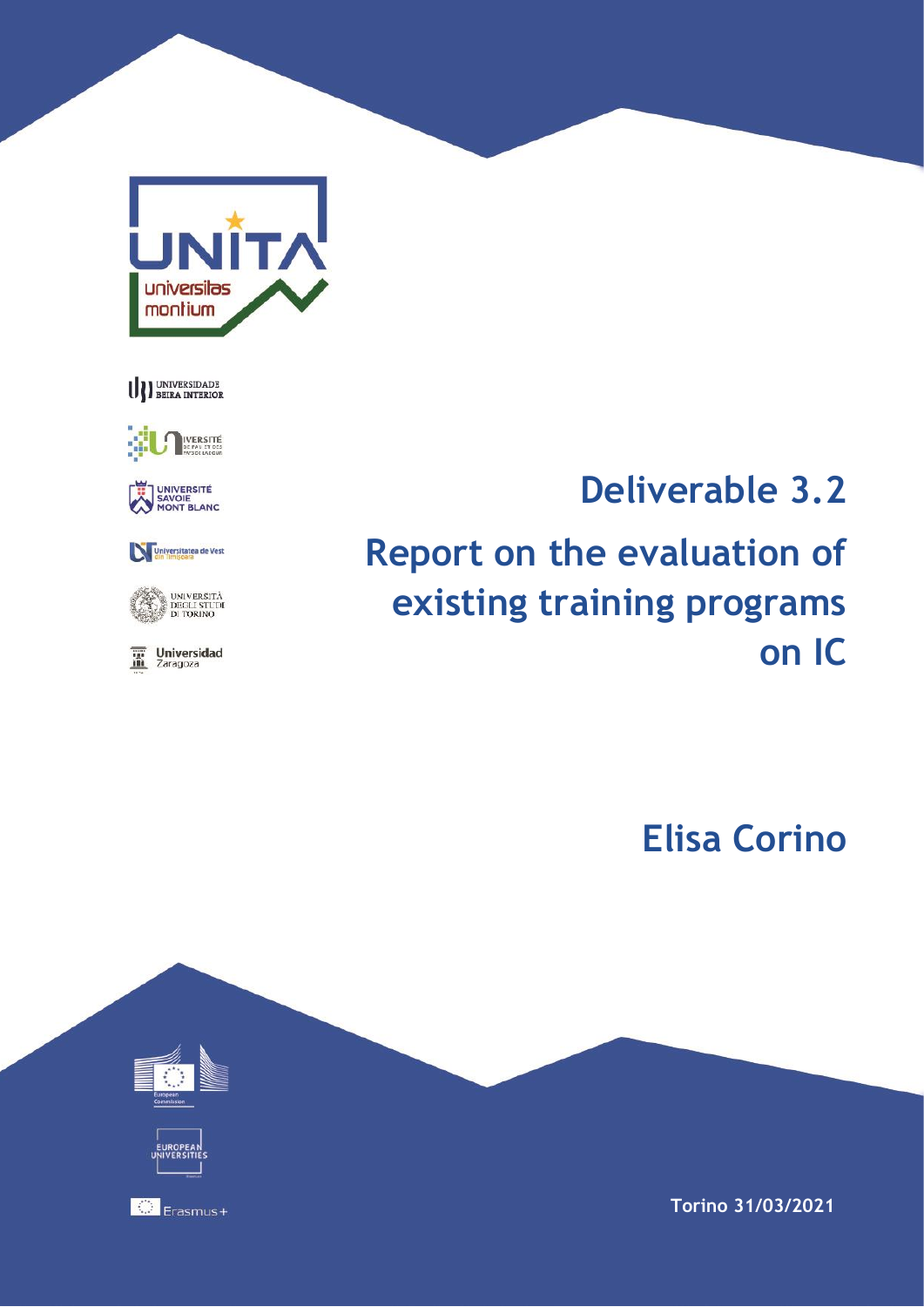

# Technical references

| Project Acronym               | <b>UNITA</b>                                                          |
|-------------------------------|-----------------------------------------------------------------------|
| <b>Project Title</b>          | <b>UNITA - Universitas Montium</b>                                    |
| <b>Document Author</b>        | Elisa Corino                                                          |
| <b>Project Coordinator</b>    | Maurizio De Tullio                                                    |
| <b>Project Duration</b>       | 36 Months                                                             |
| Deliverable No.               | 3.2 - Report on the evaluation of<br>existing training programs on IC |
| Dissemination level *         | PU                                                                    |
| <b>Work Package</b>           | $\mathbf{3}$                                                          |
| Task                          | 3.1.2                                                                 |
| Lead beneficiary              | Università degli Studi di Torino                                      |
| Due date of deliverable       | 31/03/2021                                                            |
| <b>Actual submission date</b> | 31/03/2021                                                            |
| Document version              | 1.0                                                                   |

\* PU = Public; PP = Restricted to other programme participants (including the Commission Services); RE = Restricted to a group specified by the consortium (including the Commission Services); CO = Confidential, only for members of the consortium (including the Agency Services)

#### **Document history:**

| Version | Date | <b>Created by</b> | <b>Short Description of Changes</b> |
|---------|------|-------------------|-------------------------------------|
|         |      |                   |                                     |
|         |      |                   |                                     |

**Document Location**



www.univ-unita.eu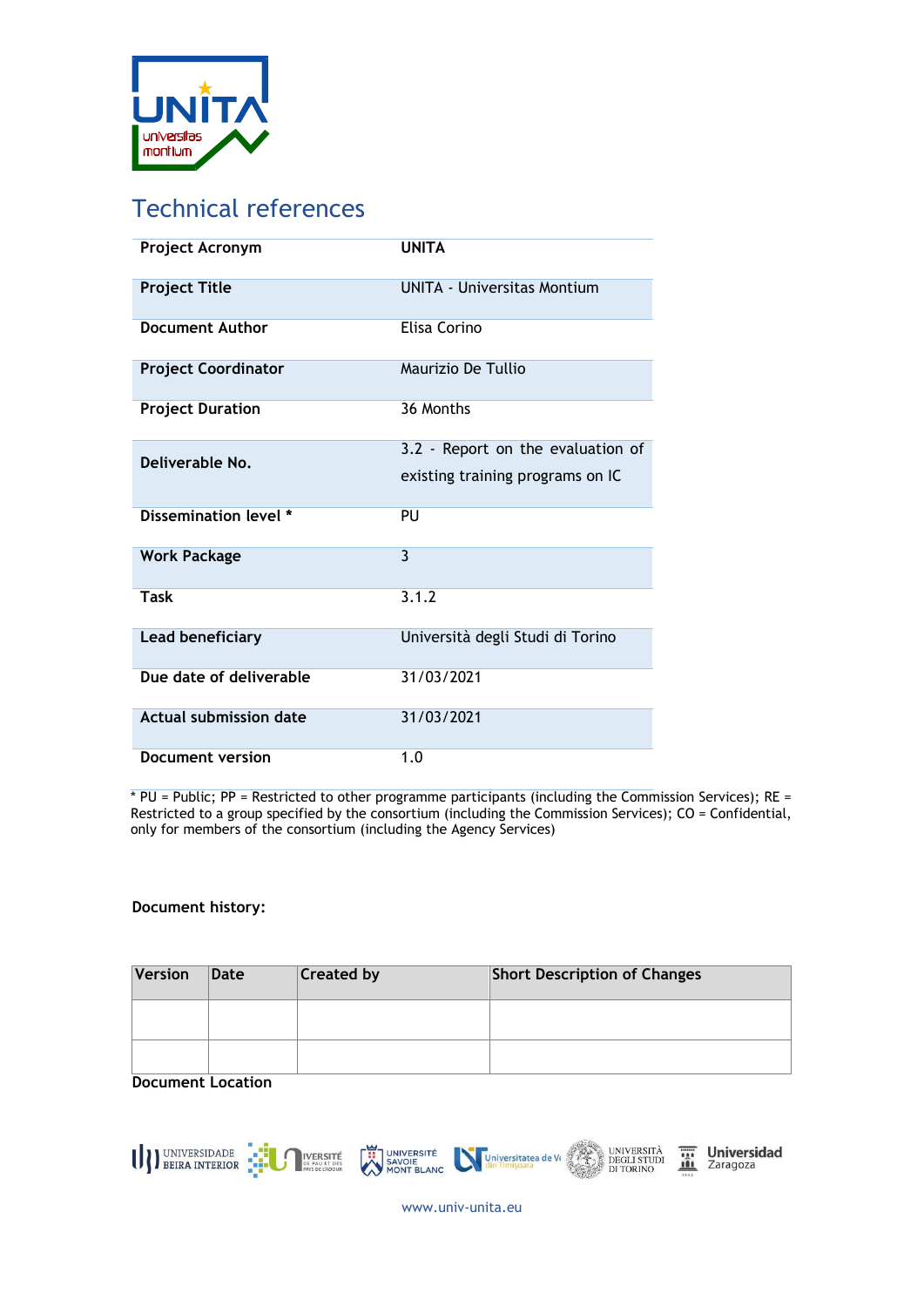

The latest version of this document is stored in UNITA Datacloud>Documents>Unita\_Project\_Documents> Unita\_Deliverables



 $\overline{\mathbf{m}}$  Universidad

www.univ-unita.eu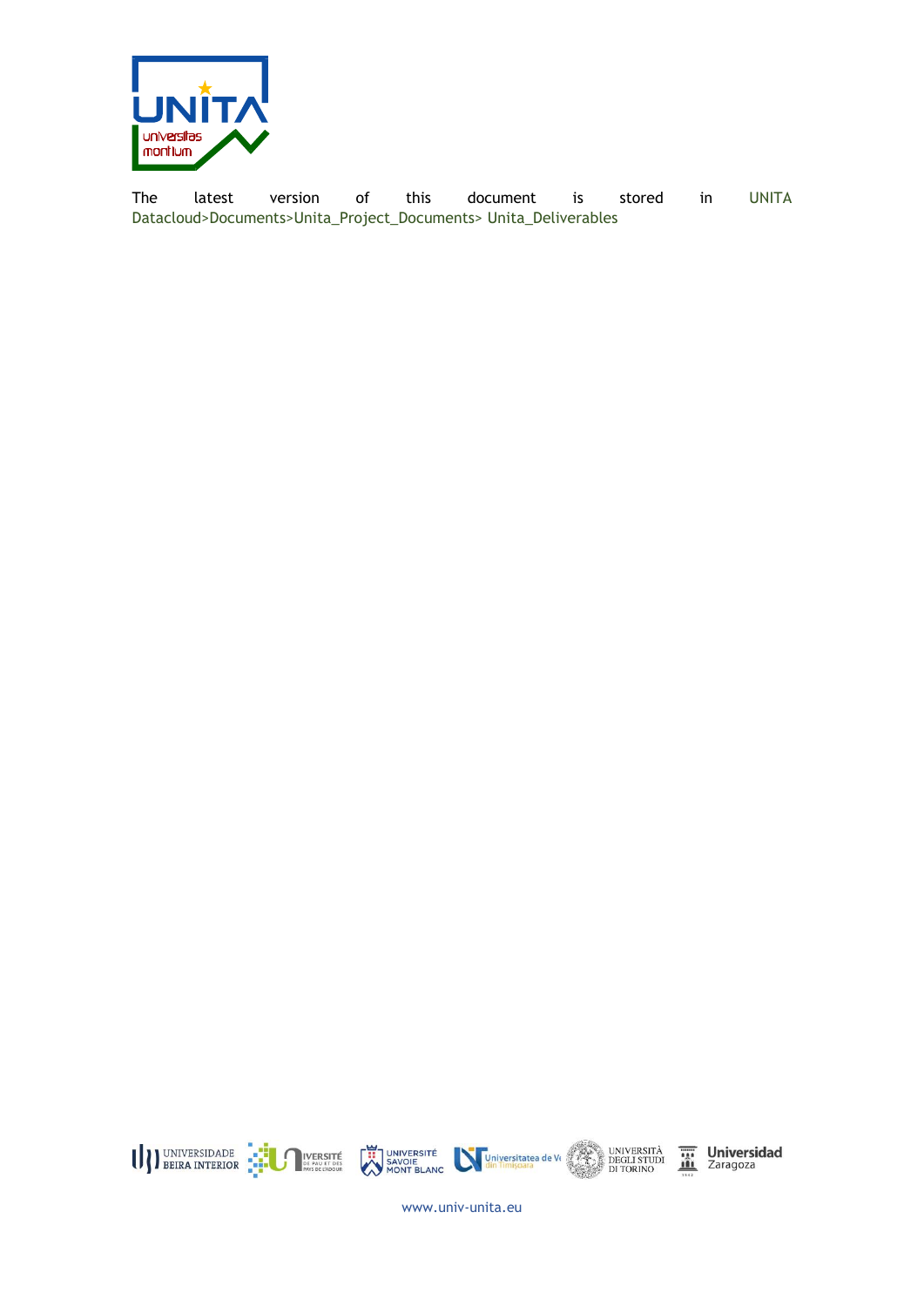## **Introduction**

Integrating intercomprehension into the curriculum has always represented one of the richest areas of experience and reflection in language teaching. If on the one hand the research has highlighted the need to build a curriculum in intercomprehension, on the other hand, over the years, there has been a multiplication of didactic experiences carried out at university, school and association. Although intercomprehension seems to have finally found its place in language teaching, it often sees mixed and generally time-limited integration.

In 2017, Degache and Garbarino (2017: 17) had identified 58 educational actions of the "formative-application" type, but other experiences have developed more recently **for** (see for for example [https://www.dlls.univr.it/?ent=in&cs=886&id=863&tcs=N\)](https://www.dlls.univr.it/?ent=in&cs=886&id=863&tcs=N).

The following survey takes into account the most common intercomprehension training courses and examines their strengths and weaknesses in order to construct the intercomprehension training curriculum for UNITA actors.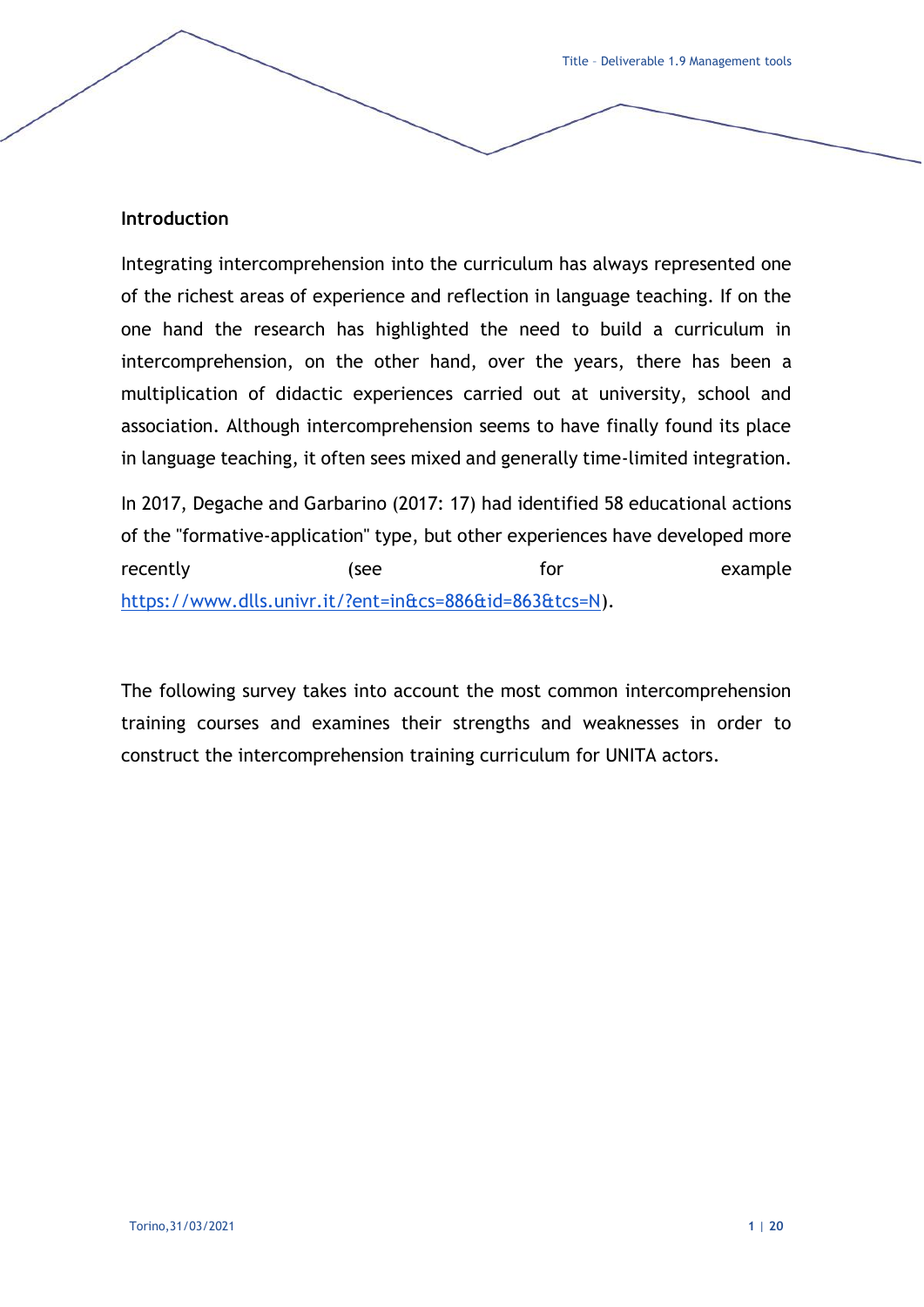| <b>COURSE</b>                                                         | <b>STRENGHTS</b>                                                                                                                                                                                                                         | <b>WEAKNESSES</b>                                                                                                                                      | <b>USEFULNESS for UNITA</b>                                                           |
|-----------------------------------------------------------------------|------------------------------------------------------------------------------------------------------------------------------------------------------------------------------------------------------------------------------------------|--------------------------------------------------------------------------------------------------------------------------------------------------------|---------------------------------------------------------------------------------------|
| <b>MIRIADI</b><br>(platform<br>evaluation)<br>https://www.miriadi.net | Plurilingual training;<br>Written interaction and oral presentations;<br>Framework of reference: evaluation of<br>competences;<br>Asynchronous online training / Synchronous<br>chat;<br>Task based learning (TBLT);<br>Peer evaluation. | Asynchronous<br>online<br>training is<br>time l<br>consuming<br>Local coordinator (tutor) is the teacher of<br>the course $\Rightarrow$ time demanding | Written interaction;<br>Evaluation of competences;<br>Online training;<br><b>TBLT</b> |
| <b>IOTT</b><br>(oral<br>intercomprehension<br>and<br>teletandem)      | Plurilingual training;<br>Oral interaction in pairs;<br>Task based learning (TBLT)                                                                                                                                                       | Interaction with speakers of Italian: need of<br>a plurilingual class with students that do not<br>know the language of communication.                 | Online oral interaction:<br>development<br>of<br>interproduction<br>strategies;       |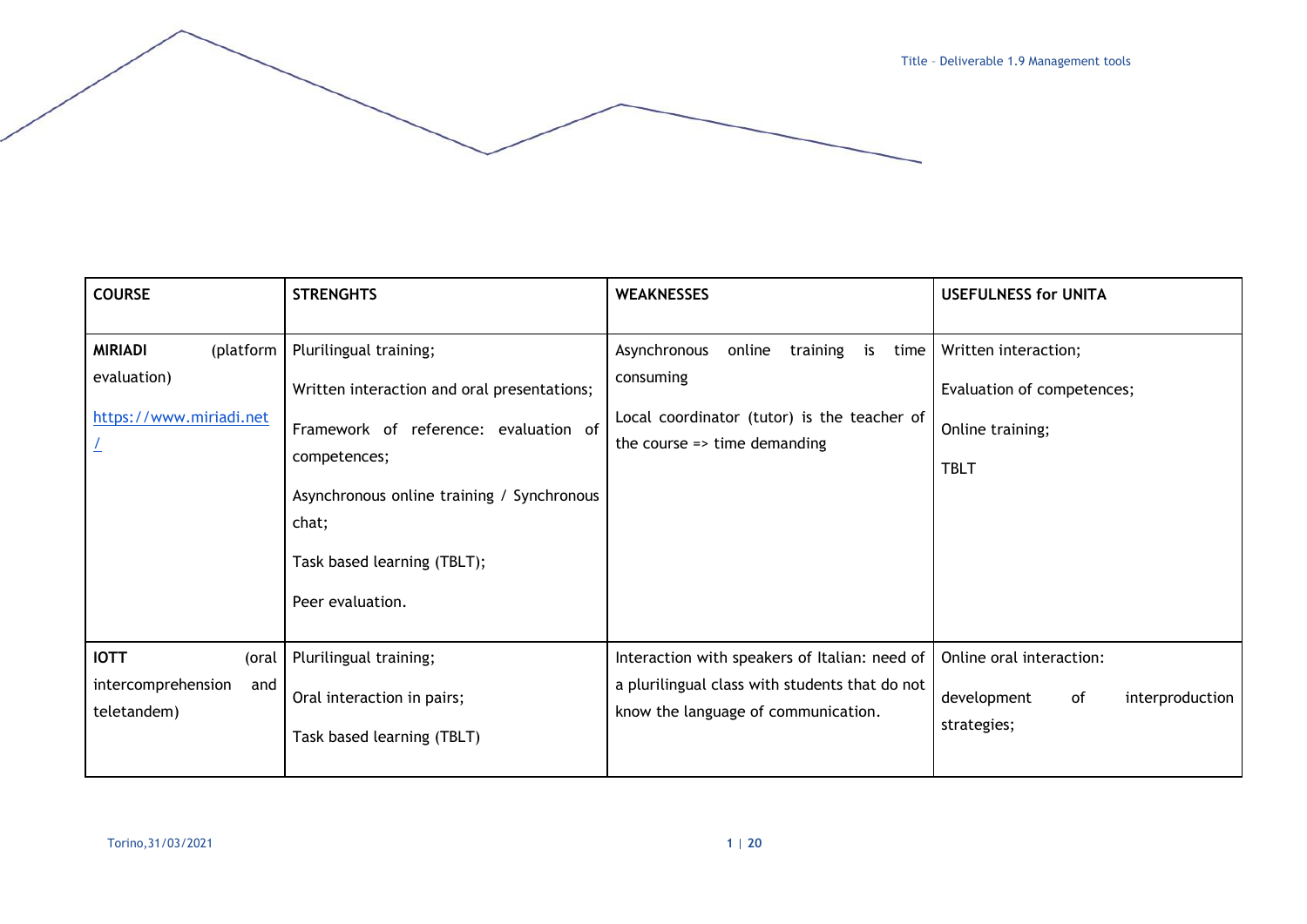

| <b>COURSE</b>                                            | <b>STRENGHTS</b> | <b>WEAKNESSES</b> | <b>USEFULNESS for UNITA</b> |
|----------------------------------------------------------|------------------|-------------------|-----------------------------|
| presentation on the<br>$\Rightarrow$<br>MIRIADI platform |                  |                   | <b>TBLT</b>                 |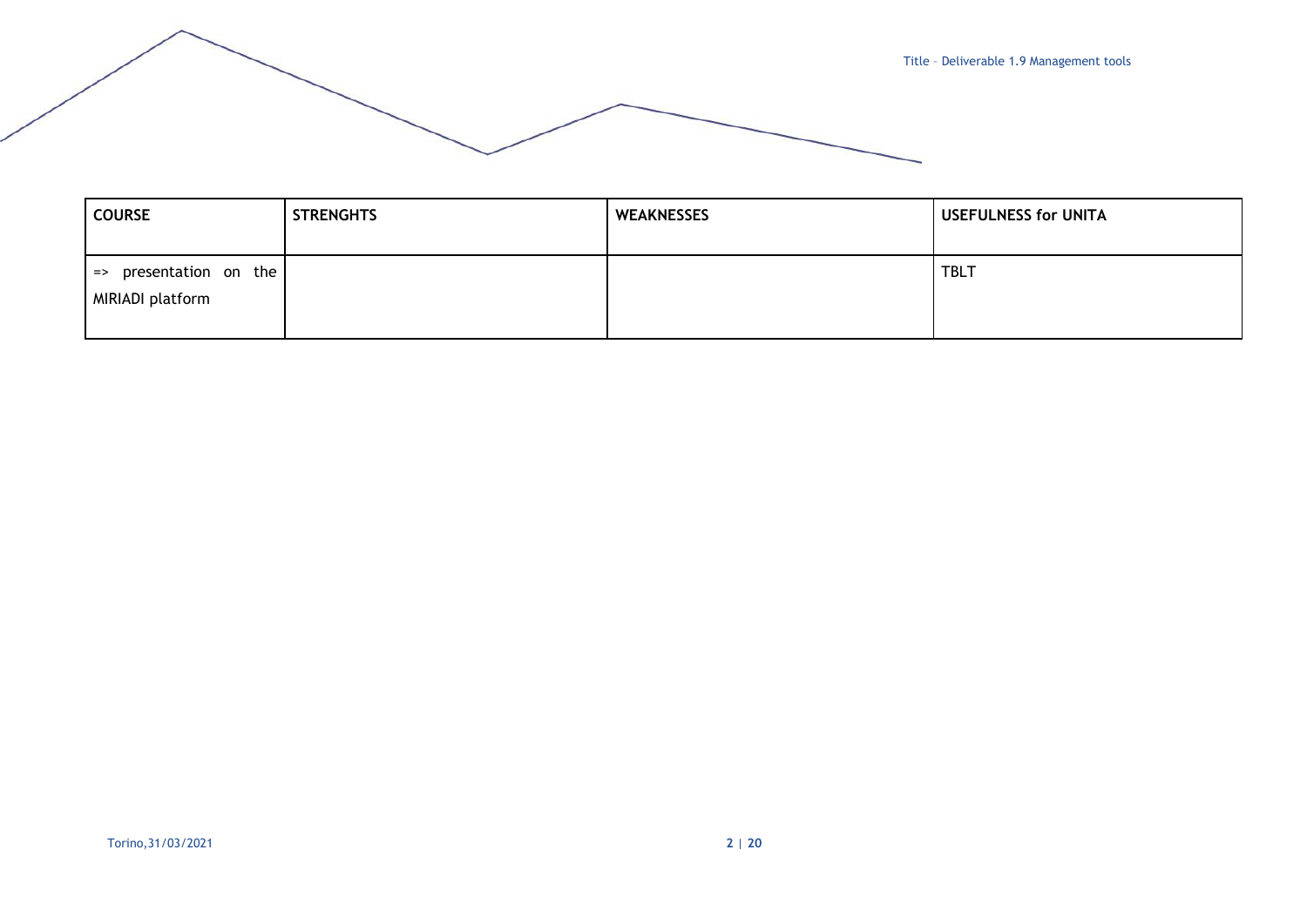| <b>Training</b><br>trainers<br>for<br>"MIRIADI<br>$IOTT"$ $(+$<br>ZOOM) (evaluation of the<br>Miriadi course for UNITA I<br>semester) | Plurilingual training;<br>written interaction;<br>Online asynchronous training;<br>TBLT;                                                                  | Asynchronous<br>online<br>training<br>is<br>time<br>consuming                    | Oral and written online interaction;<br>Discussion on the didactics of IC (how to<br>teach it?)<br>Teaching units (interesting for teachers<br>training within UNITA) |
|---------------------------------------------------------------------------------------------------------------------------------------|-----------------------------------------------------------------------------------------------------------------------------------------------------------|----------------------------------------------------------------------------------|-----------------------------------------------------------------------------------------------------------------------------------------------------------------------|
|                                                                                                                                       | <b>Teaching Units</b><br>Oral interaction in teletandem (1 test)                                                                                          |                                                                                  |                                                                                                                                                                       |
| <b>EUROM</b><br>(evaluation<br>0f<br>website and manual)<br>https://www.eurom5.co<br>m/                                               | Intuitive supports;<br>Reading strategies;<br>Receptive intercomprehension;<br>Oral texts (website);<br>Contrastive grammar tables;<br>Level progression. | Lack of oral or written interaction;<br>Lack of Romanian and minority languages. | Strategie e grammatica della lettura;<br>Focus on form and development of<br>metalinguistic skills;<br>Oral texts (online);<br>Useful for self-learning.              |
| <b>EUROM</b> (evaluation of the<br>IC course at the Dip.                                                                              | Integration<br>Eurom<br>between<br>and<br>interproduction;                                                                                                | Lower interaction;                                                               | Logbook;                                                                                                                                                              |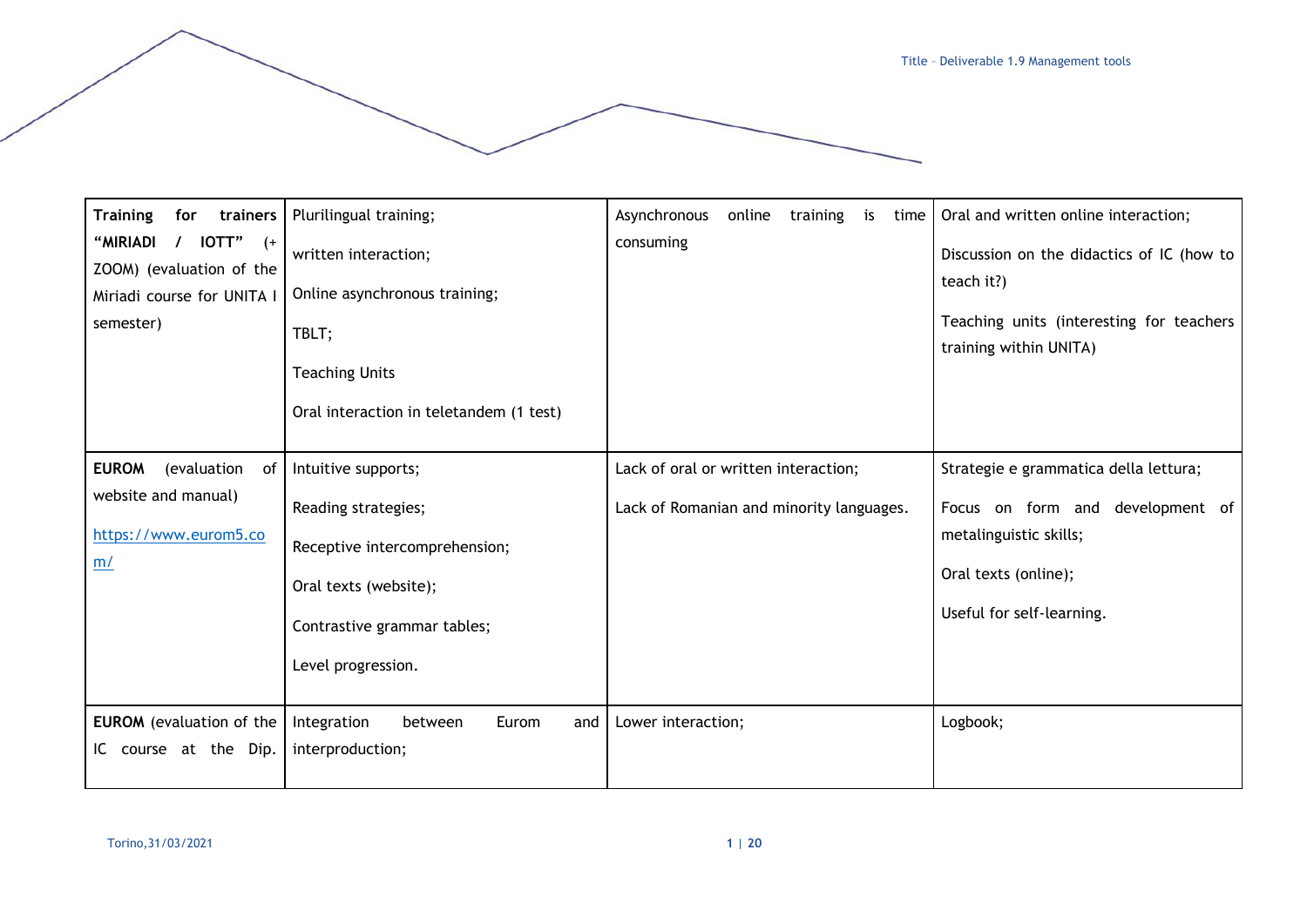| Lingue UNITO - II sem.<br>$2020-21$                                                                                 | Logbook that focuses on different levels of<br>analysis.                                                                                                                                                                                                                                                                        | Distance between the materials and the<br>students' linguistic biography            | Motivating offline activities.                                                                                                                                   |
|---------------------------------------------------------------------------------------------------------------------|---------------------------------------------------------------------------------------------------------------------------------------------------------------------------------------------------------------------------------------------------------------------------------------------------------------------------------|-------------------------------------------------------------------------------------|------------------------------------------------------------------------------------------------------------------------------------------------------------------|
| IC@unito<br>(course<br>of I<br>Intercomprehension<br>between<br>related<br>languages - UNITO - I sem<br>$2020 - 21$ | Active learning;<br>Plurilingual<br>forum<br>the<br>broaden<br>to<br>plurilingual training; language biography;<br>Interproduction strategies (written and<br>oral).<br>Openess towards Germanic languages;<br>Retrievable data: number of interactions<br>per student, logbooks numbers, numbers of<br>activities per student. | Difficulties in the definition of quantitative<br>learning process and progression. | Written interaction on forum (moodle);<br>Oral interaction in groups or pairs;<br>Language biography;<br>Active involvement of the students;<br>Interproduction. |
| <b>GALANET</b><br>longer<br>(no<br>available)                                                                       | Collaborative learning; introduction of TBLT<br>(at the forefront at that time);<br>Online training;<br>Self-learning resources.                                                                                                                                                                                                | Lack of oral interaction; platform no longer<br>available                           | First model of interactive online training.                                                                                                                      |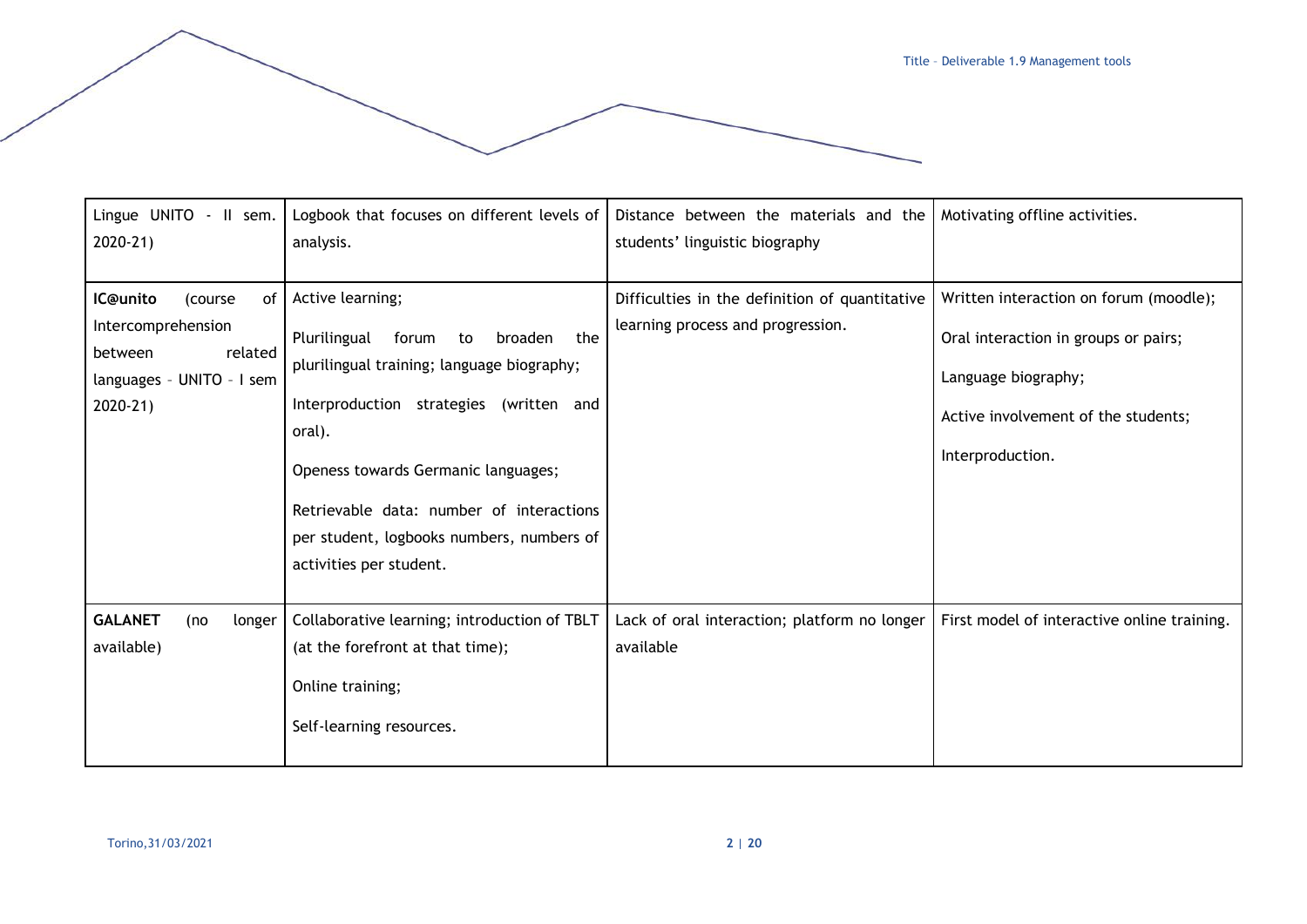| <b>GALAPRO</b><br>longer<br>(no<br>available)               | Introduction to teacher training;<br>Peer evaluation.                                                                                                                                                      | Many teachers were not inclined to IC skills<br>development.                                                              | First model of interactive online training<br>for teachers.                                                                                                                              |
|-------------------------------------------------------------|------------------------------------------------------------------------------------------------------------------------------------------------------------------------------------------------------------|---------------------------------------------------------------------------------------------------------------------------|------------------------------------------------------------------------------------------------------------------------------------------------------------------------------------------|
| 13<br>(https://lingalog.net/lyon<br>$2/ic/i3_2016/accueil)$ | Intercomprehension<br>with<br>associated<br>interaction (online and with the society);<br>Tutor that advises students.                                                                                     | Topics are chosen by students during the first<br>class and the course is rearranged after two<br>classes.                | Interdisciplinary approach;<br>"Extra-university" interaction;<br>UNITA<br>will<br>fixed<br>-In<br>there<br>be<br>teaching/learning modules, but I3 can<br>serve as a model for the LSP. |
| IC Grenoble 3<br>Deache,<br>(Carrasco,<br>Pishva, 2008)     | Blended training split into 2 semesters (48h<br>toti); S1 16h in presence and 8h in self-<br>study; S2 10h in presence and 14h self-<br>learning (Galanet);<br>Syllabus developed on the base of the CARAP | A lot of theory before practice;<br>low interaction;<br>focus on one or two languages;<br>foreign languages students only | <b>CARAP</b>                                                                                                                                                                             |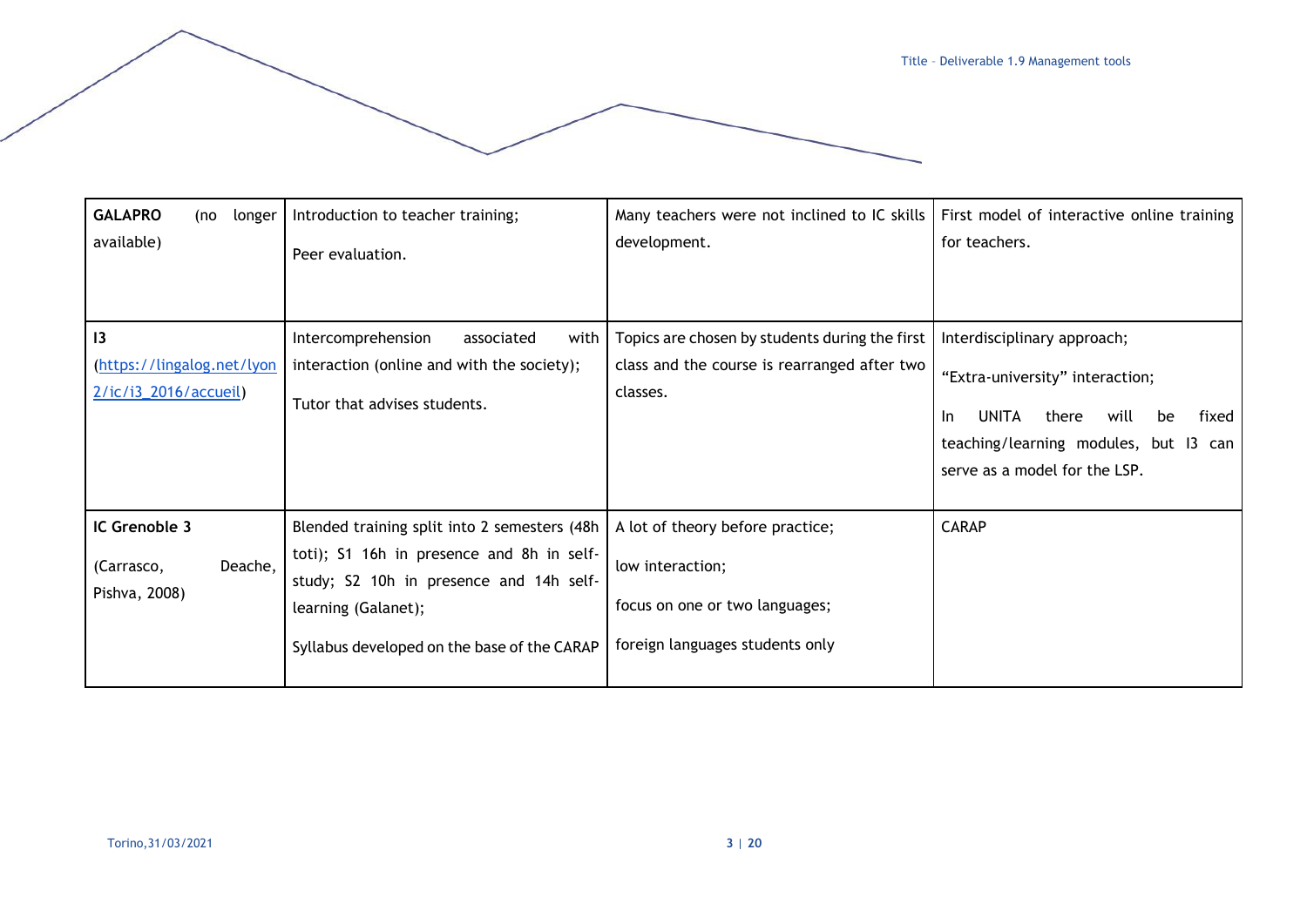| IC Lyon 2 CDL                                       | 2-year course (84h tot). Level 1: written IC<br>(interactive and receptive on the MIRIADI<br>platform); Level 2: oral IC (interactive<br>IOTT- and receptive)<br>Students (not foreign languages spacialists)<br>development of transferrable<br>IC<br>$\Rightarrow$<br>strategies.<br>Syllabus based on the CARAP, REFIC, CEFR | More hours than the module for erasmus<br>students;<br>Evaluation based on :<br>Interaction on the platform;<br>Comprehension of one or more<br>languages. | Model to develop the syllabus for general<br>students (it confronts all the dimensions of<br>the $IC$ );<br>Focus on the strategies. |
|-----------------------------------------------------|---------------------------------------------------------------------------------------------------------------------------------------------------------------------------------------------------------------------------------------------------------------------------------------------------------------------------------|------------------------------------------------------------------------------------------------------------------------------------------------------------|--------------------------------------------------------------------------------------------------------------------------------------|
| IC<br>$\mathbf{2}$<br>(Parcours<br>Lyon<br>Minerve) | One-semester course (21 h tot), adressed to<br>bi/plurilingual students;<br>IC for Germanic languages as well.                                                                                                                                                                                                                  |                                                                                                                                                            | Use of Eurom as self-learning tool;<br>Openess towards Germanic languages;<br>Focus on the strategies.                               |
| <b>DIDATTICA IC Lyon 2</b>                          | Blended course(12 h tot); teacher training;<br>in presence and online on the MIRIADI<br>platform.                                                                                                                                                                                                                               | Fewer hours than expected for the training<br>objectives (teacher training);<br>Difficulties in finding an audience of<br>teachers only.                   | Use of MIRIADI for teacher training;<br>Theory on plurilingual teaching and IC.                                                      |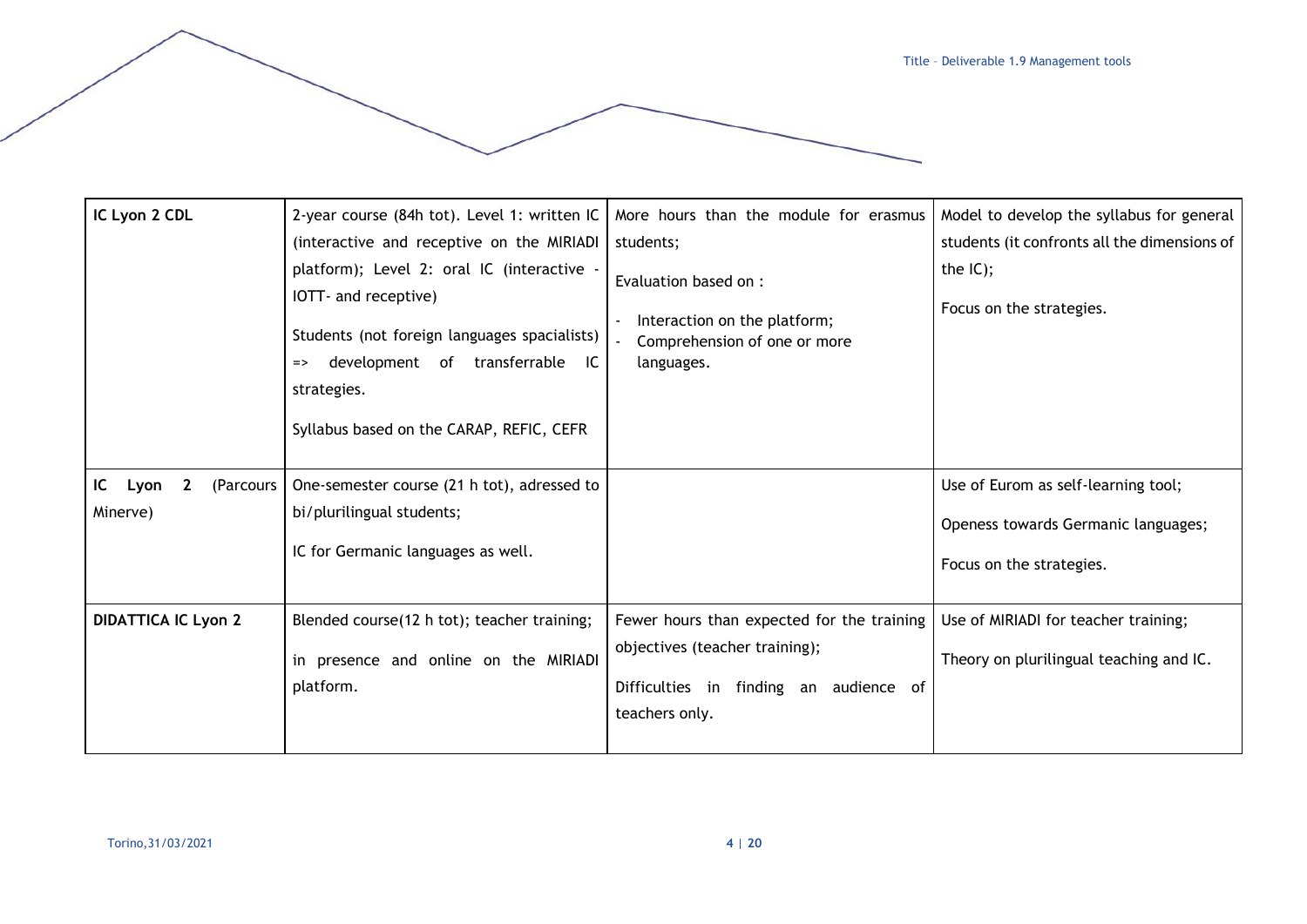

|                                             | Summer school SEPI (for   On the "Canvas" platform; blended: 70h<br>online and 30h in presence (5 days). | 100 hour-training | Modules and blended learning |
|---------------------------------------------|----------------------------------------------------------------------------------------------------------|-------------------|------------------------------|
| teachers)                                   | Phase 1: 40 h online; Phase 2: 30 h in                                                                   |                   |                              |
| (http://conference.unisal                   | presence. Phase 3: 30 h (final paper).                                                                   |                   |                              |
| ento.it/ocs/index.php/se<br>pi2019/sepi2019 | 7 modules (according to competences), one                                                                |                   |                              |
| https://canvas.miriadi.ne                   | about inclusive teaching.                                                                                |                   |                              |
| <u>t/</u> )                                 |                                                                                                          |                   |                              |
|                                             |                                                                                                          |                   |                              |
|                                             |                                                                                                          |                   |                              |
|                                             |                                                                                                          |                   |                              |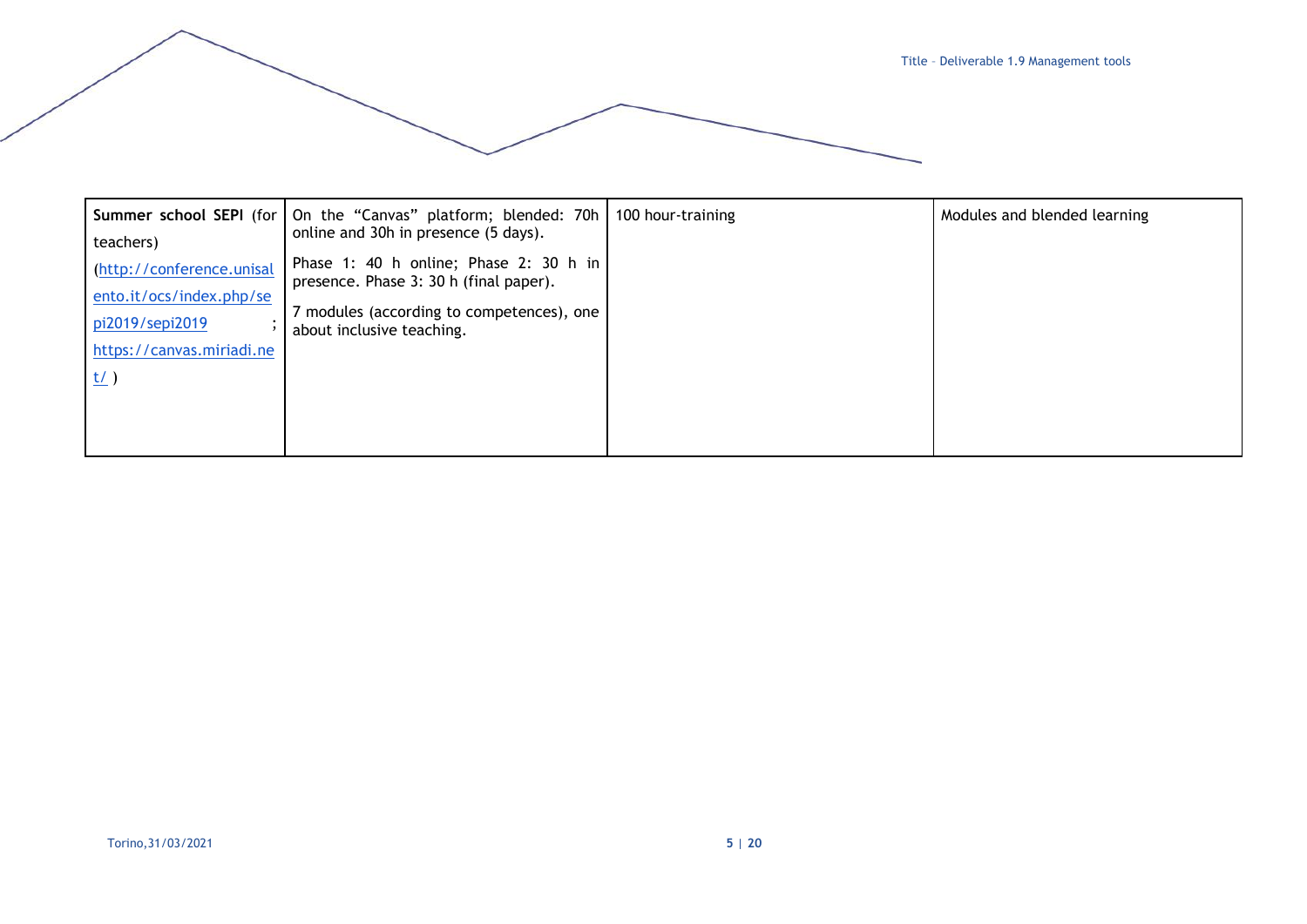## **Introduzione**

L'integrazione dell'intercomprensione nel curriculum ha sempre rappresentato una delle aree più ricche di esperienza e riflessione nell'insegnamento delle lingue. Se da un lato la ricerca ha evidenziato la necessità di costruire un curriculum nell'intercomprensione, dall'altro, negli anni, si è assistito ad un moltiplicarsi delle esperienze didattiche svolte a livello universitario, scolastico e associativo.

Sebbene l'intercomprensione sembri aver finalmente trovato il suo posto nell'insegnamento delle lingue, essa vede spesso un'integrazione mista e generalmente limitata nel tempo.

Nel 2017 Degache e Garbarino (2017: 17) avevano individuato 58 azioni educative di tipo "formativo-applicativo", ma altre esperienze si sono sviluppate più di recente (si veda ad esempio <https://www.dlls.univr.it/?ent=in&cs=886&id=863&tcs=N> e Garbarino in stampa).

La seguente ricognizione dà conto dei corsi di formazione in intercomprensione più diffusi e ne esamina punti di forza e di debolezza nell'ottica della costruzione del curriculum di formazione in intercomprensione per gli attori di UNITA.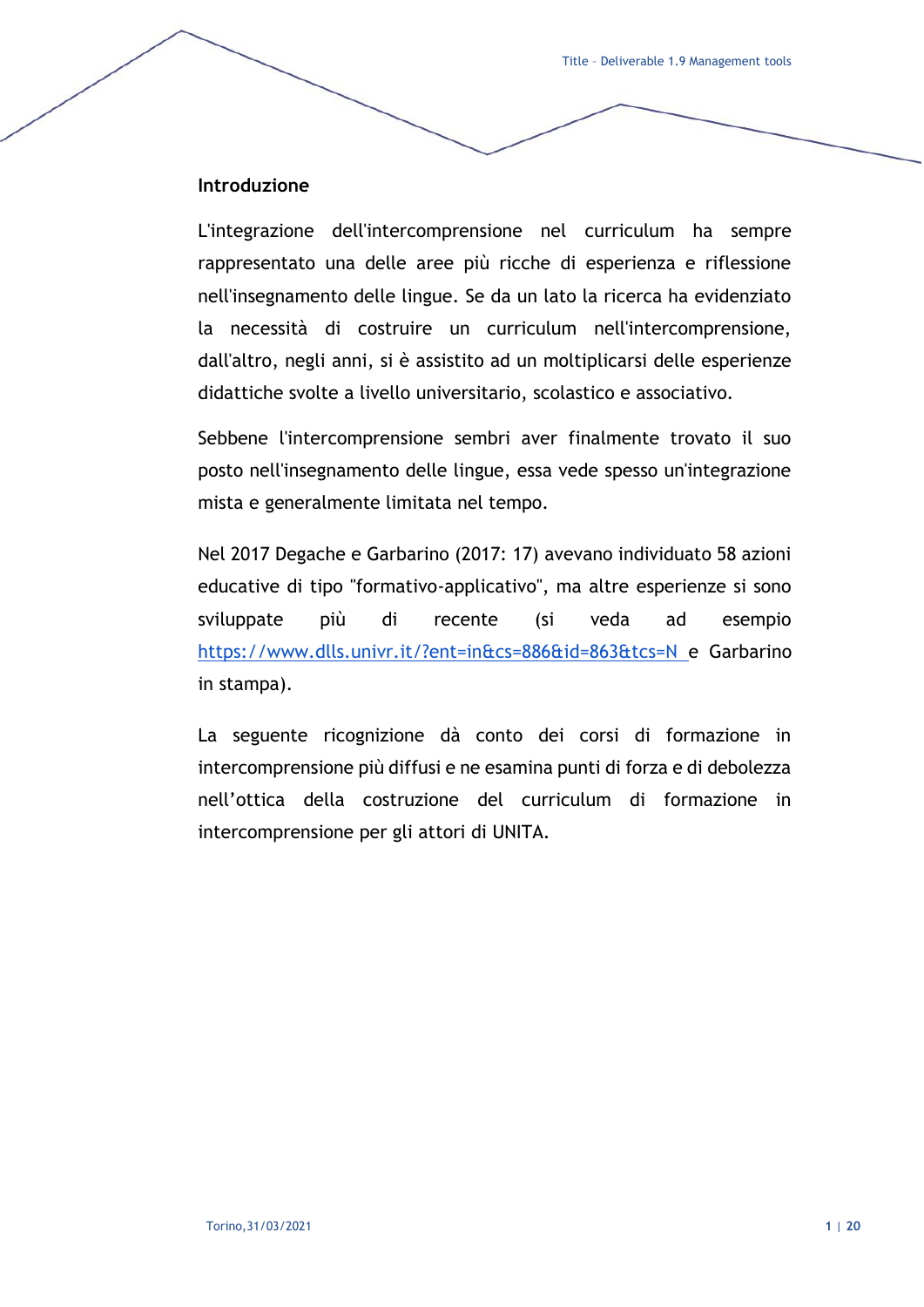| <b>CORSO</b>                                                                                         | <b>PUNTI DI FORZA</b>                                                                                                                                                                                                                                            | PUNTI DI DEBOLEZZA                                                                                                                                                     | UTILITA' per UNITA                                                                                        |
|------------------------------------------------------------------------------------------------------|------------------------------------------------------------------------------------------------------------------------------------------------------------------------------------------------------------------------------------------------------------------|------------------------------------------------------------------------------------------------------------------------------------------------------------------------|-----------------------------------------------------------------------------------------------------------|
| <b>MIRIADI</b><br>(valutazione<br>piattaforma)<br>https://www.miriadi.net                            | Formazione plurilingue;<br>Interazione scritta e presentazioni orali dei<br>membri;<br>Référentiel: valutazione delle competenze;<br>Formazione a distanza asincrona / chat<br>sincrona;<br>Task based learning (TBLT);<br>Valutazione tra pari a fine sessione. | Lavoro online asincrono su forum richiede<br>tempo (dispendioso)<br>coordinatore locale (tutor) è l'insegnante del<br>corso => impegno notevole in termini di<br>tempo | Interazione scritta;<br>Valutazione competenze;<br>Formazione a distanza;<br><b>TBLT</b>                  |
| <b>IOTT</b><br>(intercomprensione<br>orale e teletandem)<br>=> presentazione su PF<br><b>MIRIADI</b> | Formazione plurilingue;<br>interazione orale a coppie;<br>Task based learning (TBLT)                                                                                                                                                                             | Interazione con italofoni: necessità di una<br>classe plurilingue con studenti che non<br>conoscano la lingua di comunicazione.                                        | Interazione orale a distanza:<br>lavoro sullo sviluppo di strategie di<br>interproduzione;<br><b>TBLT</b> |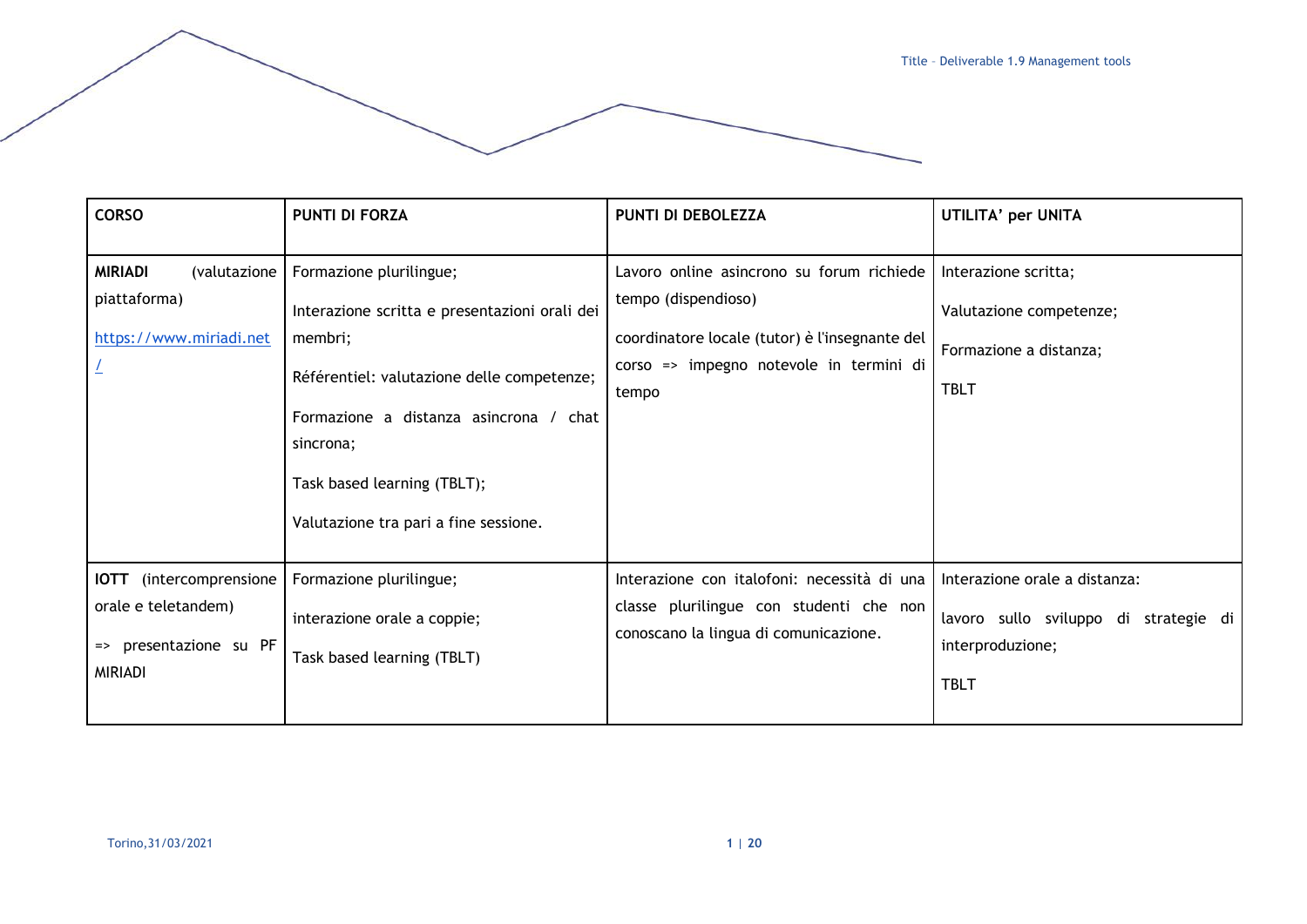| <b>CORSO</b>                                                                                                            | <b>PUNTI DI FORZA</b>                                                                                                                                                                                              | PUNTI DI DEBOLEZZA                                                                   | UTILITA' per UNITA                                                                                                                                                                              |
|-------------------------------------------------------------------------------------------------------------------------|--------------------------------------------------------------------------------------------------------------------------------------------------------------------------------------------------------------------|--------------------------------------------------------------------------------------|-------------------------------------------------------------------------------------------------------------------------------------------------------------------------------------------------|
| Formazione di formatori<br>"MIRIADI /<br>$IOTT"$ (+<br>ZOOM) (valutazione corso<br>UNITA<br>Miriadi<br>per<br>semestre) | Formazione plurilingue;<br>interazione scritta;<br>Formazione a distanza asincrona;<br>TBLT;<br>Creazione di unità didattiche<br>Interazione orale in teletandem (1 test)                                          | Lavoro online asincrono su forum richiede<br>tempo (dispendioso)                     | Interazione scritta e orale a distanza.<br>Riflessione sulla didattica dell'IC (come<br>inserirla? come insegnarla?)<br>Creazione di unità didattiche (utile per<br>formazione formatori UNITA) |
| <b>EUROM</b> (valutazione sito e<br>libro)<br>https://www.eurom5.co<br>m/                                               | Supporti intuitivi;<br>Strategie e grammatica della lettura;<br>Intercomprensione ricettiva;<br>Oralizzazione dei testi (sito);<br>Tabelle di grammatica contrastiva;<br>Progressione (relativa) nella difficoltà. | Mancanza di interazione orale o scritta;<br>Mancanza di rumeno e lingue minoritarie. | Strategie e grammatica della lettura;<br>Focus on form e sviluppo di competenze di<br>osservazione metalinguistica;<br>Oralizzazione dei testi (online);<br>Utile per auto-apprendimento.       |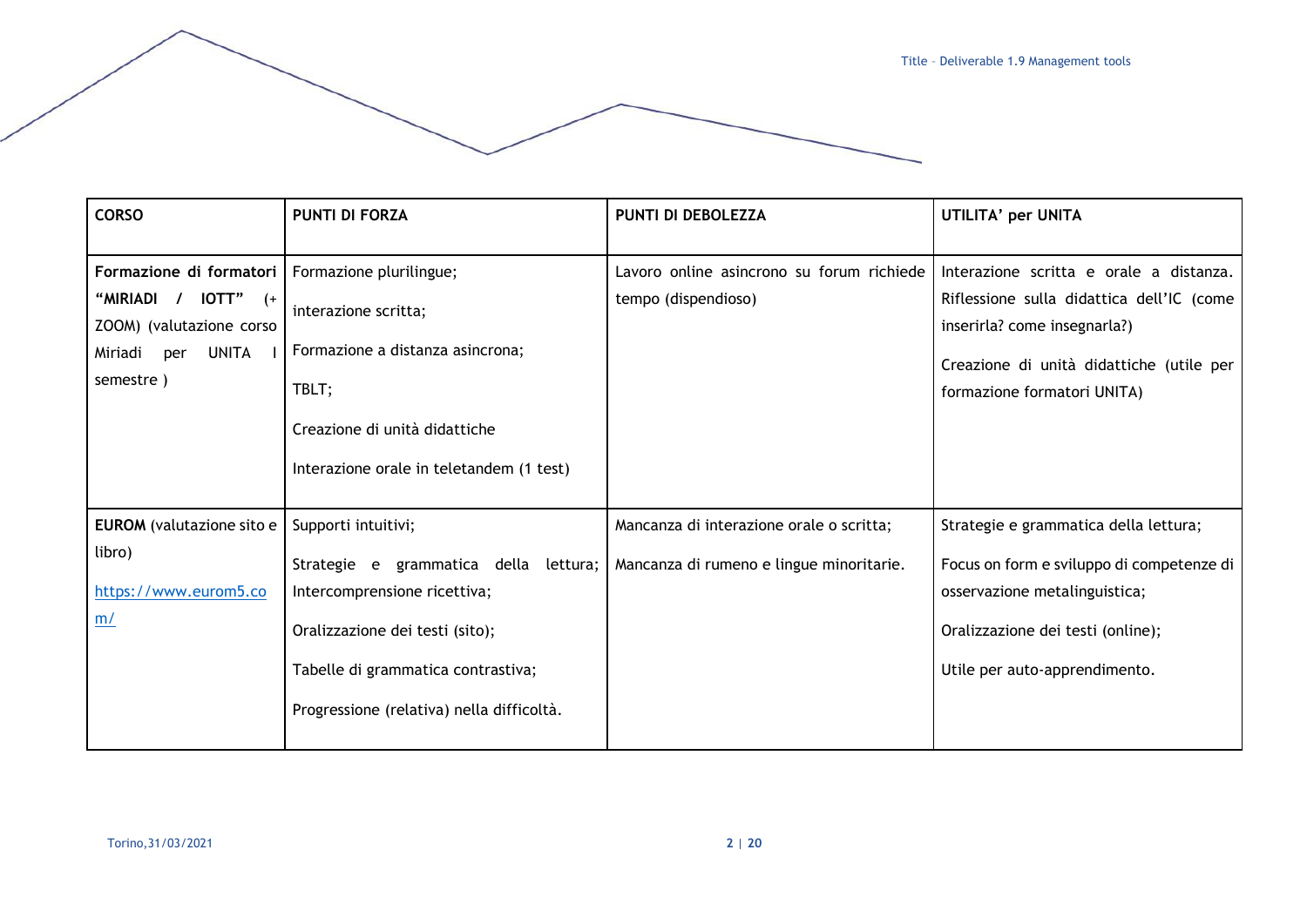| <b>CORSO</b>                                                                                      | <b>PUNTI DI FORZA</b>                                                                                                                                                                                                                                                                                                                                                                                                                          | PUNTI DI DEBOLEZZA                                                                                                      | UTILITA' per UNITA                                                                                                                                                       |
|---------------------------------------------------------------------------------------------------|------------------------------------------------------------------------------------------------------------------------------------------------------------------------------------------------------------------------------------------------------------------------------------------------------------------------------------------------------------------------------------------------------------------------------------------------|-------------------------------------------------------------------------------------------------------------------------|--------------------------------------------------------------------------------------------------------------------------------------------------------------------------|
| <b>EUROM</b> (valutazione corso  <br>Dip. Lingue UNITO - II<br>sem. 2020-21)                      | Integrazione tra materiali Eurom e inter<br>produzione;<br>Diario di bordo snello che permette diversi<br>livelli di analisi.                                                                                                                                                                                                                                                                                                                  | Partecipanti meno attivi;<br>Discrepanza tra i materiali proposti e la<br>biografia linguistica degli apprendenti       | Diario di bordo semplice;<br>Attività offline motivanti.                                                                                                                 |
| IC@unito<br>di<br>(corso<br>Intercomprensione<br>tra<br>lingue affini - UNITO - I<br>sem 2020-21) | Apprendimento attivo degli studenti; Forum<br>plurilingue come mezzo per ampliare la<br>formazione plurilingue; Costruzione della<br>biografia linguistica dei partecipanti;<br>Strategie di interproduzione (scritta e orale)<br>Apertura verso altre famiglie di lingue<br>(germaniche);<br>Dati rilevabili : numero di interazioni,<br>globali e per studente, numero di diari,<br>numero di attività realizzate globali e per<br>studente. | Impossibilità di ricostruire i risultati sulla<br>progressione dell'apprendimento da un<br>punto di vista quantitativo. | Interazione scritta su forum (moodle);<br>Interazione orale in gruppo e a coppie;<br>Biografia linguistica;<br>Coinvolgimento attivo degli studenti;<br>Interproduzione. |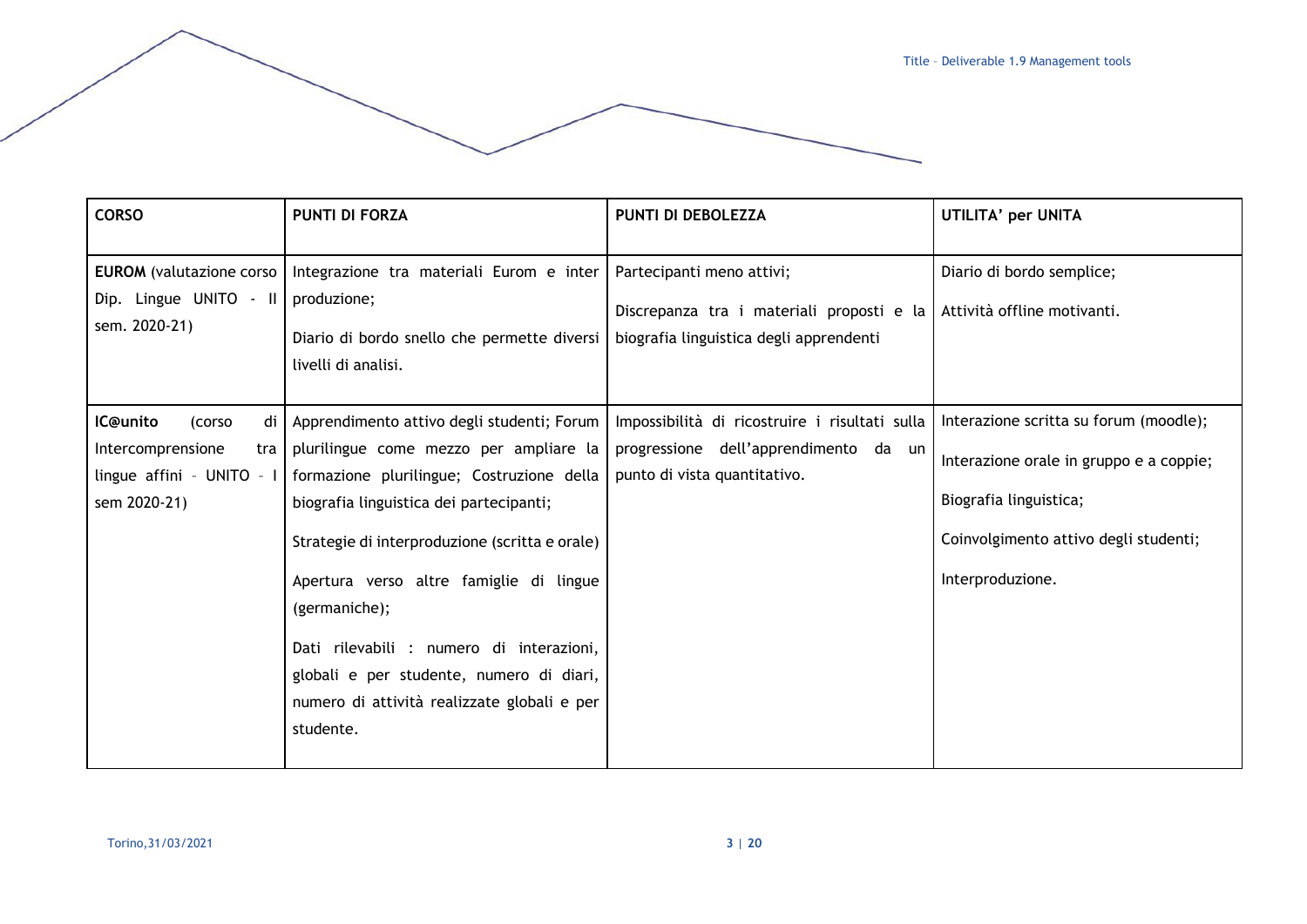focus sulle lingue disciplinari può essere

assimilato ad alcuni aspetto di I3.

| <b>CORSO</b>                   |      |     | <b>PUNTI DI FORZA</b>                                                                                                                                                                           | PUNTI DI DEBOLEZZA                                                | UTILITA' per UNITA                                                                                                                                  |
|--------------------------------|------|-----|-------------------------------------------------------------------------------------------------------------------------------------------------------------------------------------------------|-------------------------------------------------------------------|-----------------------------------------------------------------------------------------------------------------------------------------------------|
|                                |      |     |                                                                                                                                                                                                 |                                                                   |                                                                                                                                                     |
| <b>GALANET</b><br>disponibile) | (non | più | Apprendimento collaborativo; introduzione<br>dell'innovazione della didattica task-based<br>(all'avanguardia al tempo del progetto);<br>Formazione a distanza;<br>Risorse per l'autoformazione. | Mancanza di interazione orale; piattaforma<br>non più disponibile | Primo modello di formazione interattiva<br>online.                                                                                                  |
|                                |      |     |                                                                                                                                                                                                 |                                                                   |                                                                                                                                                     |
| <b>GALAPRO</b>                 | (non | più | Introduzione alla formazione per docenti;                                                                                                                                                       | Molti di questi docenti non avevano un                            | Primo modello di formazione di formatori                                                                                                            |
| disponibile)                   |      |     | Valutazione tra pari a fine sessione.                                                                                                                                                           | atteggiamento propenso allo sviluppo di<br>competenze di IC.      | online.                                                                                                                                             |
|                                |      |     |                                                                                                                                                                                                 |                                                                   |                                                                                                                                                     |
| $\overline{13}$                |      |     | Intercomprensione<br>associata                                                                                                                                                                  | La tematica di lavoro è scelta dagli studenti                     | interdisciplinare<br>Aspetto<br>meno<br>e                                                                                                           |
| (https://lingalog.net/lyo      |      |     | interdisciplinarietà e interazione (online e                                                                                                                                                    | durante la 1° lezione e il corso viene                            | puramente linguistico;                                                                                                                              |
| $n2/ic/i3_2016/accueil)$       |      |     | con la società);                                                                                                                                                                                | riconfigurato dopo 2 lezioni.                                     | Interazione extra-universitaria;                                                                                                                    |
|                                |      |     | Presenza di un tutor che inquadra e orienta                                                                                                                                                     |                                                                   |                                                                                                                                                     |
|                                |      |     | gli studenti.                                                                                                                                                                                   |                                                                   | In UNITA ci saranno UD prestabilite, ma il<br>$\mathbf{r}$ and $\mathbf{r}$ are as a set of $\mathbf{r}$ and $\mathbf{r}$ are a set of $\mathbf{r}$ |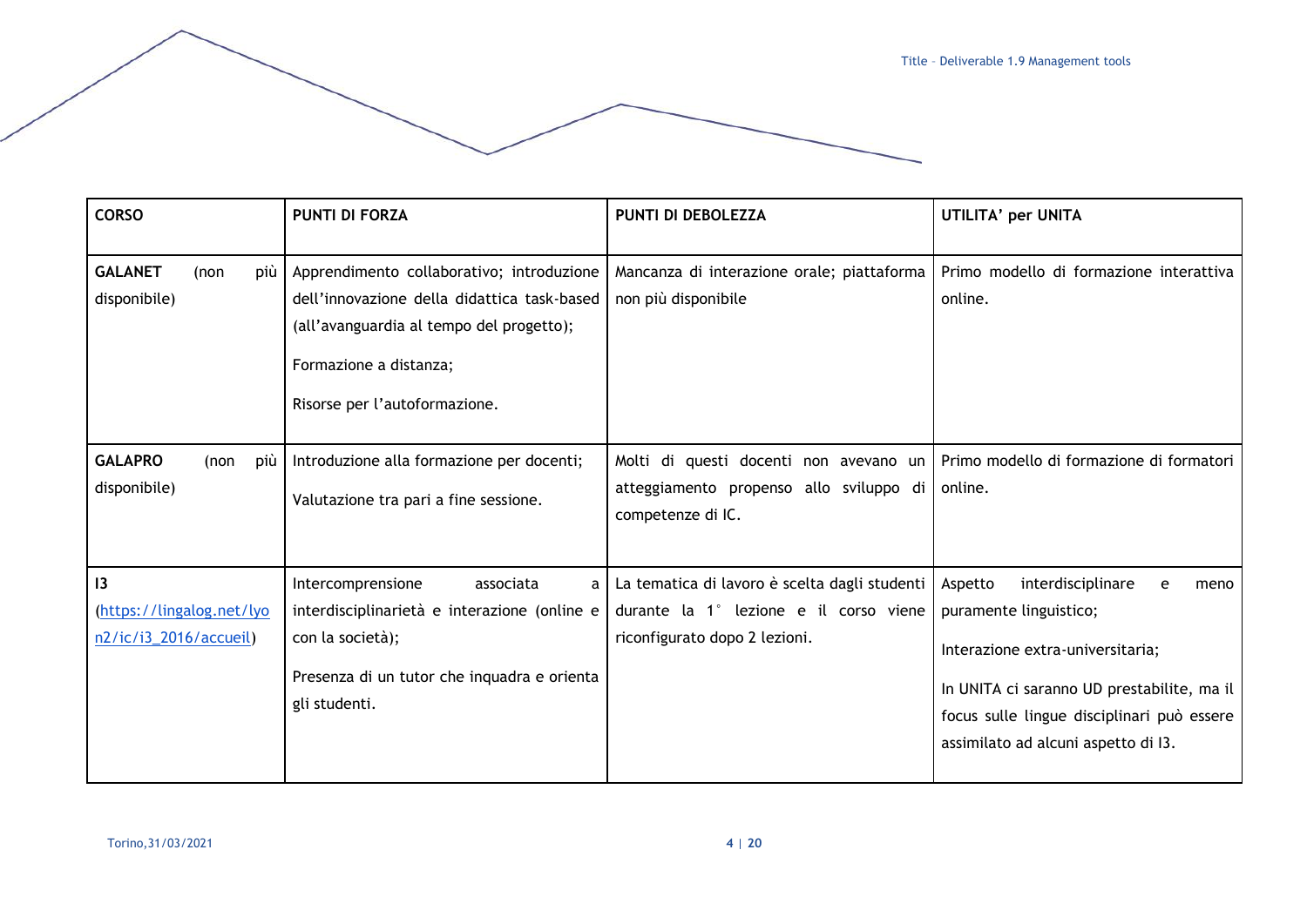| <b>CORSO</b>                                                         | <b>PUNTI DI FORZA</b>                                                                                                                                                                                                                                                                                                                                                        | PUNTI DI DEBOLEZZA                                                                                                                                                      | UTILITA' per UNITA                                                                                                                                                                        |
|----------------------------------------------------------------------|------------------------------------------------------------------------------------------------------------------------------------------------------------------------------------------------------------------------------------------------------------------------------------------------------------------------------------------------------------------------------|-------------------------------------------------------------------------------------------------------------------------------------------------------------------------|-------------------------------------------------------------------------------------------------------------------------------------------------------------------------------------------|
| <b>Corso IC Grenoble 3</b><br>Deache,<br>(Carrasco,<br>Pishva, 2008) | Formazione su 2 semestri ibrida (48h totali);<br>S1 16h in presenza e 8h in autonomia; S2<br>10h in presenza e 14 in autonomia (Galanet);<br>Percorso sviluppato sulla base del CARAP                                                                                                                                                                                        | Molta teoria prima della pratica;<br>poca interazione;<br>focus più su una o due lingue;<br>solo studenti specialisti di lingue                                         | <b>CARAP</b>                                                                                                                                                                              |
| Corso IC Lyon 2 CDL                                                  | Formazione su 2 anni (84 ore totali). Livello<br>1: IC scritta (interattiva su MIRIADI e<br>ricettiva); Livello 2: IC orale (interattiva ·<br>IOTT- e ricettiva)<br>Studenti non specialisti di lingue => sviluppo<br>non della comprensione di una lingua ma di<br>strategie di IC trasferibili ad altri idiomi.<br>Percorso sviluppato sulla base di CARAP,<br>REFIC, QCER | Molte ore rispetto al modulo per Erasmus;<br>Valutazione complessa basata su diversi<br>parametri :<br>interazione su piattaforma;<br>comprensione di una o più lingue. | Modello didattico utile per sviluppare il<br>percorso di formazione degli studenti non<br>specialisti (affronta tutte le dimensioni<br>dell'IC);<br>Focus su strategie più che su lingue. |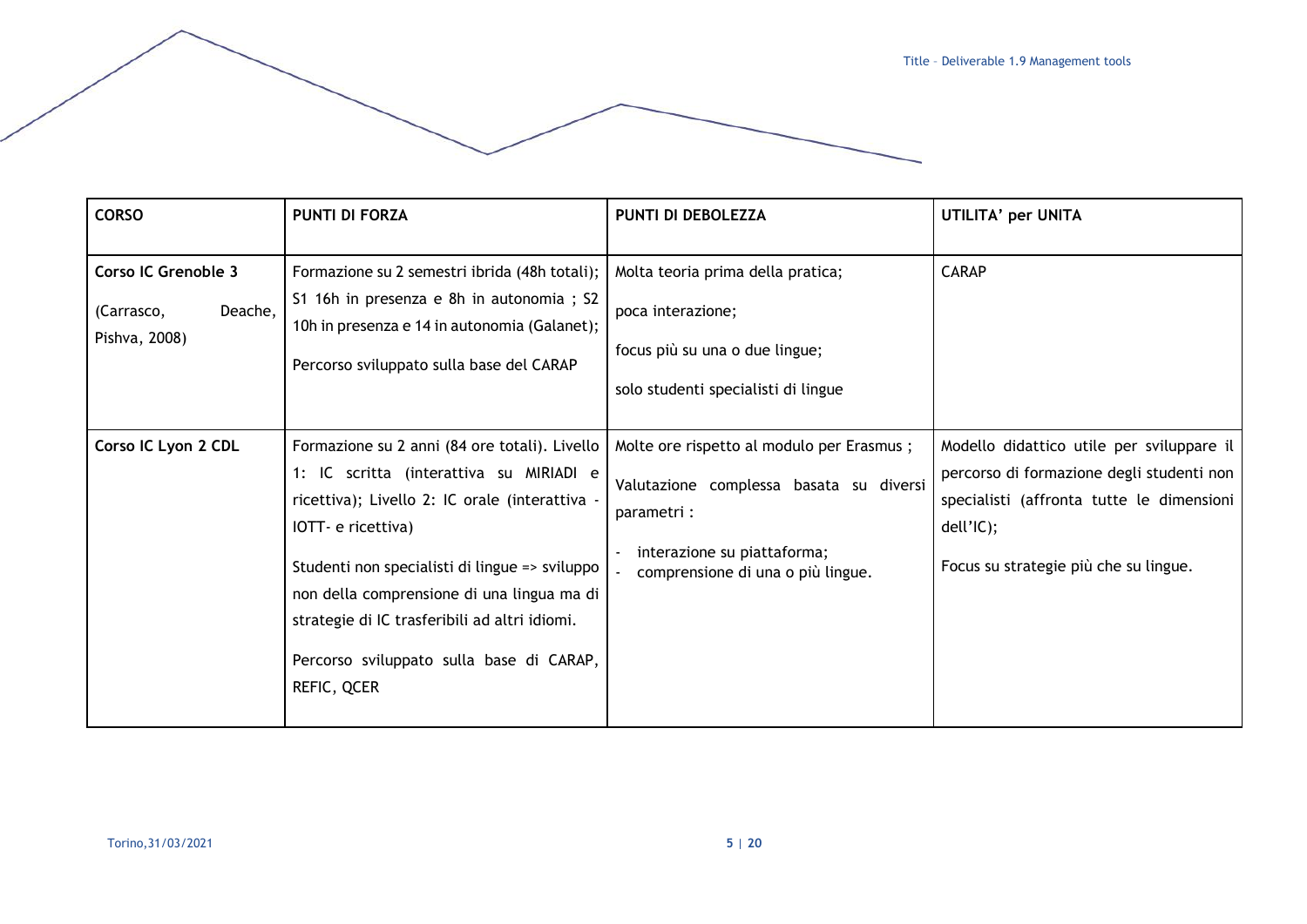| <b>CORSO</b>                                                                                                                 | <b>PUNTI DI FORZA</b>                                                                                                                                                                                    | <b>PUNTI DI DEBOLEZZA</b>                                                                                                                                             | UTILITA' per UNITA                                                                                                                                                  |
|------------------------------------------------------------------------------------------------------------------------------|----------------------------------------------------------------------------------------------------------------------------------------------------------------------------------------------------------|-----------------------------------------------------------------------------------------------------------------------------------------------------------------------|---------------------------------------------------------------------------------------------------------------------------------------------------------------------|
| Corso IC Lyon 2 (Parcours<br>Minerve)                                                                                        | Formazione su un semestre, 21 ore totali,<br>destinata a studenti bi/plurilingui; Apertura<br>verso altre famiglie di lingue (germaniche).                                                               |                                                                                                                                                                       | Utilizzo di Eurom come strumento di<br>apprendimento autonomo;<br>Apertura verso altre famiglie di lingue<br>(germaniche);<br>Focus su strategie più che su lingue. |
| Corso DIDATTICA IC Lyon<br>$\mathbf{2}$                                                                                      | Formazione su 12 ore totali in modalità<br>ibrida; formazione di formatori;<br>in presenza e online su MIRIADI (sessione<br>dedicata).                                                                   | Poche<br>agli<br>obiettivi<br>rispetto<br>ore<br>di l<br>formazione (formare docenti all'IC);<br>Difficoltà a radunare pubblico per una<br>sessione "solo formatori". | Utilizzo di MIRIADI per la formazione dei<br>formatori;<br>parte teorica su didattica plurilingue e IC                                                              |
| Scuola estiva SEPI (per<br>formatori)<br>(http://conference.unisal<br>ento.it/ocs/index.php/se<br>pi2019/sepi2019<br>$\cdot$ | Su piattaforma "Canvas"; blended di cui 70h<br>a distanza e 30h in presenza (su 5 giorni).<br>Fase 1: 40 ore a distanza; Fase 2: 30 ore in<br>presenza. Fase 3: 30 ore a distanza<br>(elaborato finale). | 100 ore totali di formazione                                                                                                                                          | modalità<br>in<br>moduli<br>Divisione<br>e<br>presenza/distanza facilmente realizzabile<br>anche per UNITA                                                          |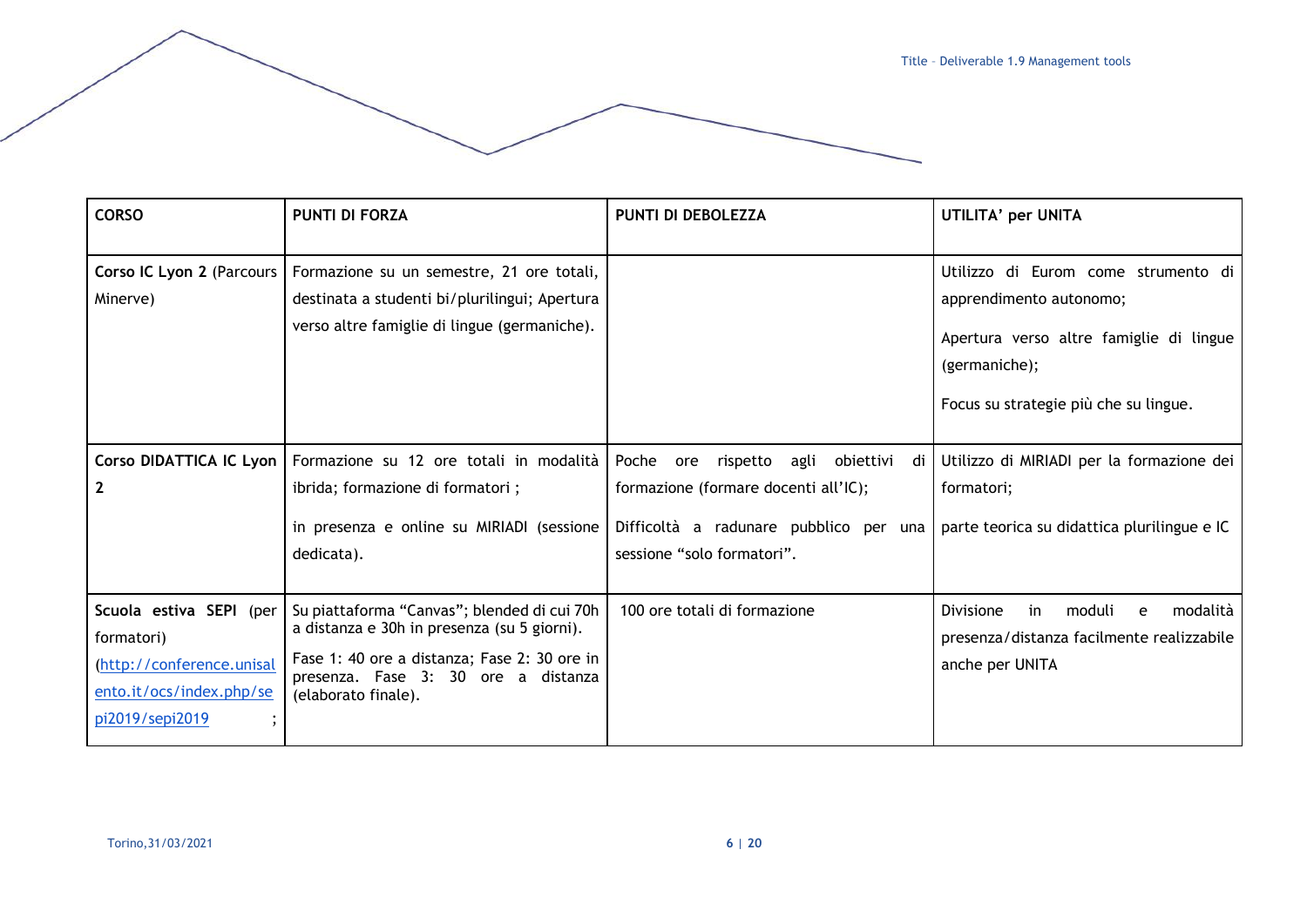

| <b>CORSO</b> | <b>PUNTI DI FORZA</b>                                                                                                                   | PUNTI DI DEBOLEZZA | UTILITA' per UNITA |
|--------------|-----------------------------------------------------------------------------------------------------------------------------------------|--------------------|--------------------|
|              | https://canvas.miriadi.ne   Divisione in moduli (per competenze dei<br>docenti). 7 moduli totali, di cui uno su<br>didattica inclusiva. |                    |                    |